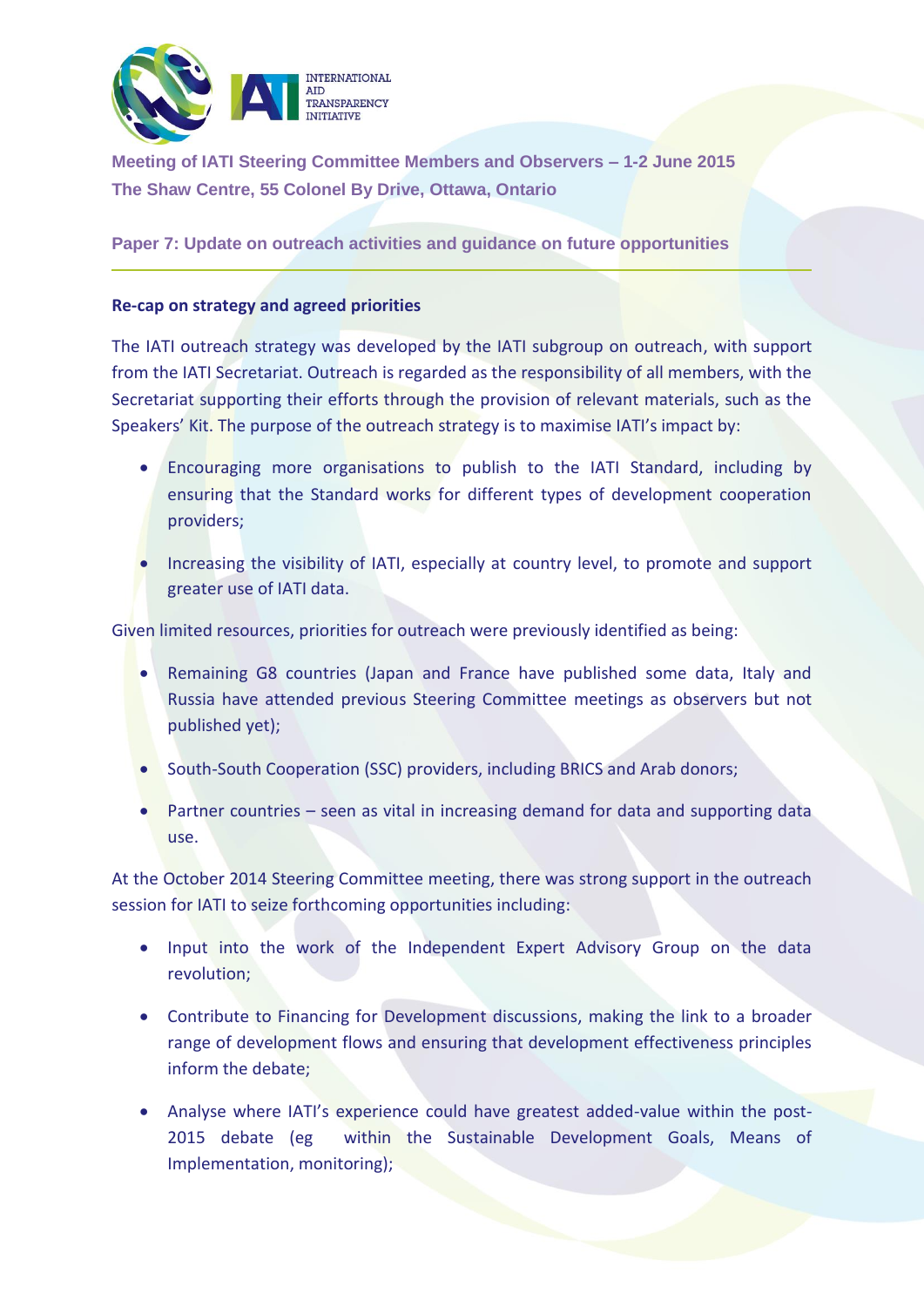Consider more formal links with other initiatives such as Open Contracting, the Open Government Partnership, Follow the Money, Making All Voices Count, and The Open Aid Partnership.

#### **Update since last meeting**

- **•** France Agence Française de Développement has published to IATI;
- Arab donors the IATI technical team has been working with the OPEC Fund for International Development (OFID) and expects them to publish soon. OFID also invited IATI to present to a meeting of the Arab Coordination Group, where the response to IATI was positive;
- Partner countries Nigeria has joined IATI as a full member, and process is underway for an additional three countries (Somalia, Burundi, Guinea) to join since receipt of their formal requests following the Accra Regional Workshop on data use.
- Independent Expert Advisory Group on a Data Revolution for Sustainable Development (IEAG) – blog published in response on the IATI website;
- Financing for Development (FFD) the Secretariat has developed materials to support members from all three constituencies to promote IATI within current FFD negotiations, as well as briefing members for meetings organised by missions in New York. As a result of members' efforts, IATI is currently referenced in paragraph 117 of the revised outcome document. The Secretariat is working with others to submit an application for a side-event on the role of global data standards in monitoring FFD commitments at the Addis Ababa Conference.
- Post-2015 to date, the Secretariat has only devoted limited time to this, but has supported members by providing briefings for meetings in New York.

### **Guidance on future priorities**

While the extent to which the concrete agreements/commitments expected in the FFD as well as the Post-2015 Means of Implementation is yet to be seen, there is a positive indication with regard to the importance of open data, global data standards and the greater potential for initiatives such as IATI to play an important role beyond 2015. In this context, visibility of IATI at country level as well as more organisations publishing to the IATI standard remains a key purpose of IATI outreach strategy. Guidance from the Steering Committee is sought on the following:

# **1) Key international meetings**

**FFD Conference, Addis Ababa, July 13th -16th** To date, the Secretariat has focussed on supporting members to promote IATI within the current negotiations, for example by the